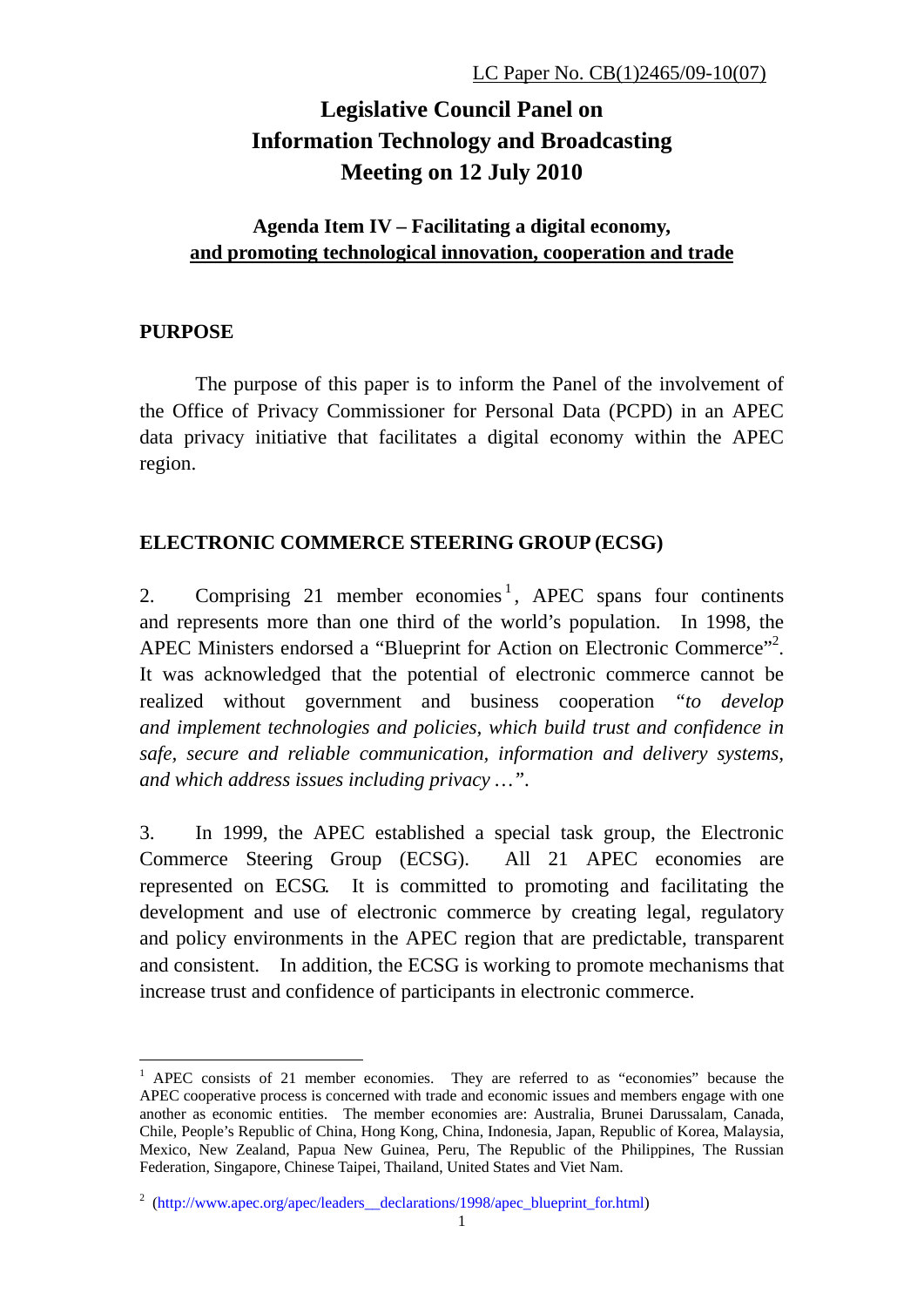#### **APEC DATA PRIVACY SUBGROUP**

4. The challenge for economies in addressing the issue of data privacy is protecting the personal information of consumers while also facilitating trans-border data flows. In order to foster the development of compatible approaches to data privacy in the APEC region, in 2002 the ECSG undertook a mapping exercise of member economies' approaches to data privacy. In February 2003 the ECSG established a Data Privacy Subgroup ("DPS") to develop a set of privacy principles and implementation mechanisms, to continue the exchange of information on developments related to data privacy within individual economies and to encourage public awareness by identifying and sharing best practices on data privacy protection. Members of the DPS include Australia, Canada, China, Hong Kong, China, Japan, Korea, Malaysia, New Zealand, Chinese Taipei, Thailand and the United States. At present, the Chair of the DPS is Australia.

#### **PCPD'S PARTICIPATION IN THE DPS**

5. The PCPD was first invited by the then Commerce, Industry and Technology Bureau to participate in the work of the DPS in 2003. Since then, the PCPD has been working in the DPS undertaking the project initiative almost solely by itself. The Privacy Commissioner and his staff attend every meeting of the DPS and participate actively in the inter-sessional meetings, telephone conferences and exchange of emails in handling the work of the DPS. As the privacy regulator in Hong Kong, the Privacy Commissioner contributes by way of providing opinions and comments from a regulator's perspective. In the early days of the DPS, the PCPD focused on assisting the DPS in drafting the APEC Privacy Framework. Then, the PCPD continues to work in the DPS by participating in different working groups of the various projects undertaken by the DPS with a view to facilitating the international implementation of the Framework.

#### **ENDORSEMENT OF THE APEC PRIVACY FRAMEWORK**

6. After the establishment of the DPS, its immediate task was to draft a set of data privacy principles. Hong Kong takes a leading role in Asia Pacific region in terms of personal data privacy protection. Hence the PCPD offered professional opinions during the drafting of the information privacy principles in the capacity as a privacy regulator. After endless discussions and deliberations on more than 10 drafts, the DPS prepared the final text of the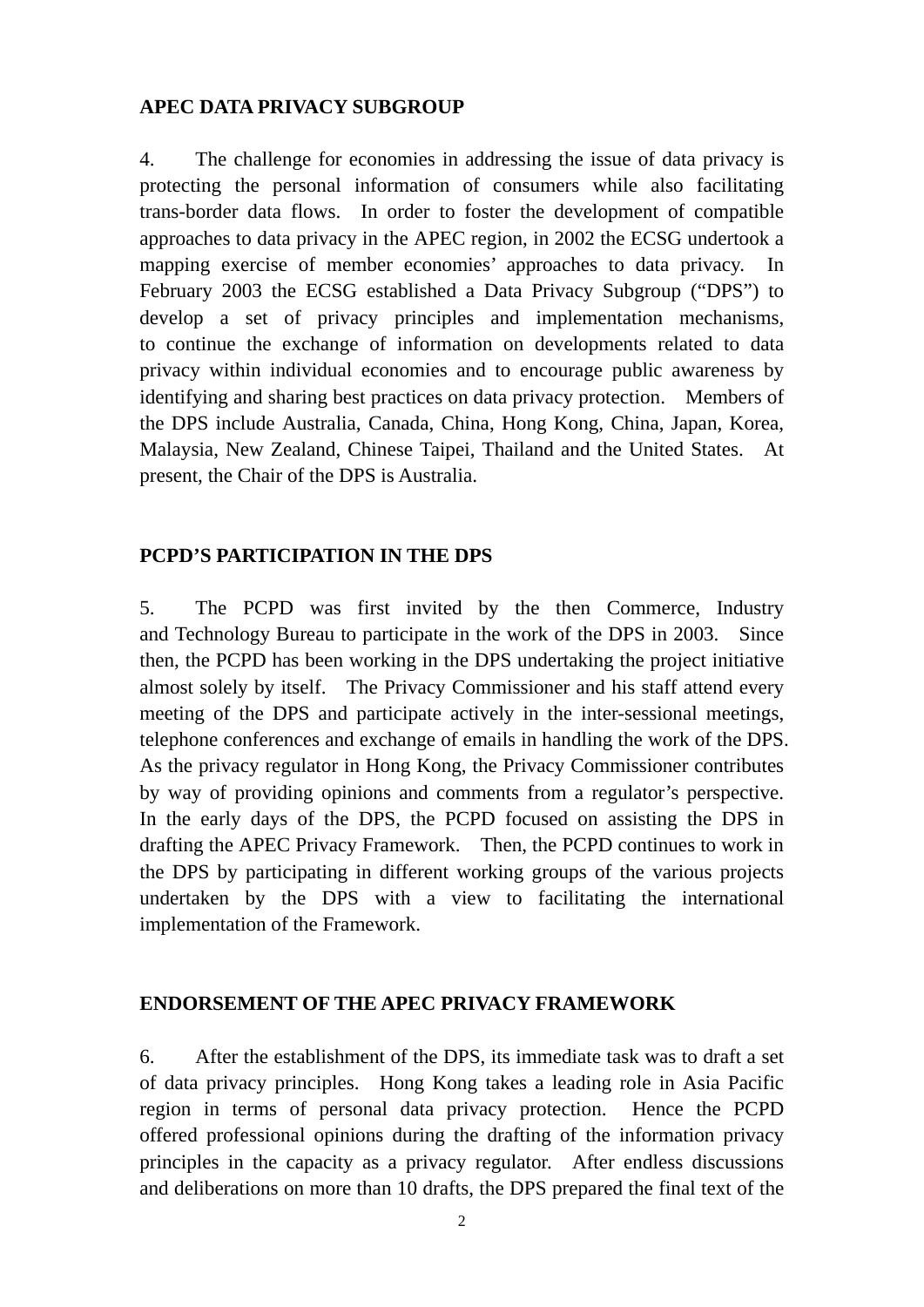APEC Privacy Framework. In 2005, the Framework<sup>3</sup> was endorsed by the APEC Ministers.

7. The Framework divides into four parts. Part I is a preamble, followed by Part II on the scope of application. Part III contains nine Information Privacy Principles. They are:

- (1) Preventing Harm Principle
- (2) Notice Principle
- (3) Collection Limitation Principle
- (4) Uses of Personal Information Principle
- (5) Choice Principle
- (6) Integrity of Personal Information Principle
- (7) Security Safeguards Principle
- (8) Access and Correction Principle
- (9) Accountability Principle

Part IV contains guidance for domestic and international implementation.

8. By its efforts and insistence, the PCPD was able to secure a set of APEC Information Privacy Principles that are generally consistent with the Data Protection Principles under the Personal Data (Privacy) Ordinance ("the Ordinance") (Chapter 486, Laws of Hong Kong). This outcome is significant in that if the Administration elects to do so, Hong Kong may participate in the APEC Privacy Framework with minimal impact on its current domestic legal framework.

## **IMPLEMENTATION OF THE APEC PRIVACY FRAMEWORK**

9. The DPS then strives to work on issues in relation to the implementation of the Framework.

10. At domestic implementation level, the DPS has prepared a template of Information Privacy Individual Action Plans and member economies are encouraged to complete the template, reporting the progress on implementation of the Framework locally. The PCPD provided comments to the Administration in the drafting stage of Hong Kong's Individual Action Plan. Its final text<sup>4</sup> was submitted to the DPS in August 2006.

 3 (http://www.apec.org/apec/apec\_groups/committee\_on\_trade/electronic\_commerce.html) 4 (http://www.apec.org/apec/apec\_groups/committee\_on\_trade/data\_privacy\_iaps.html)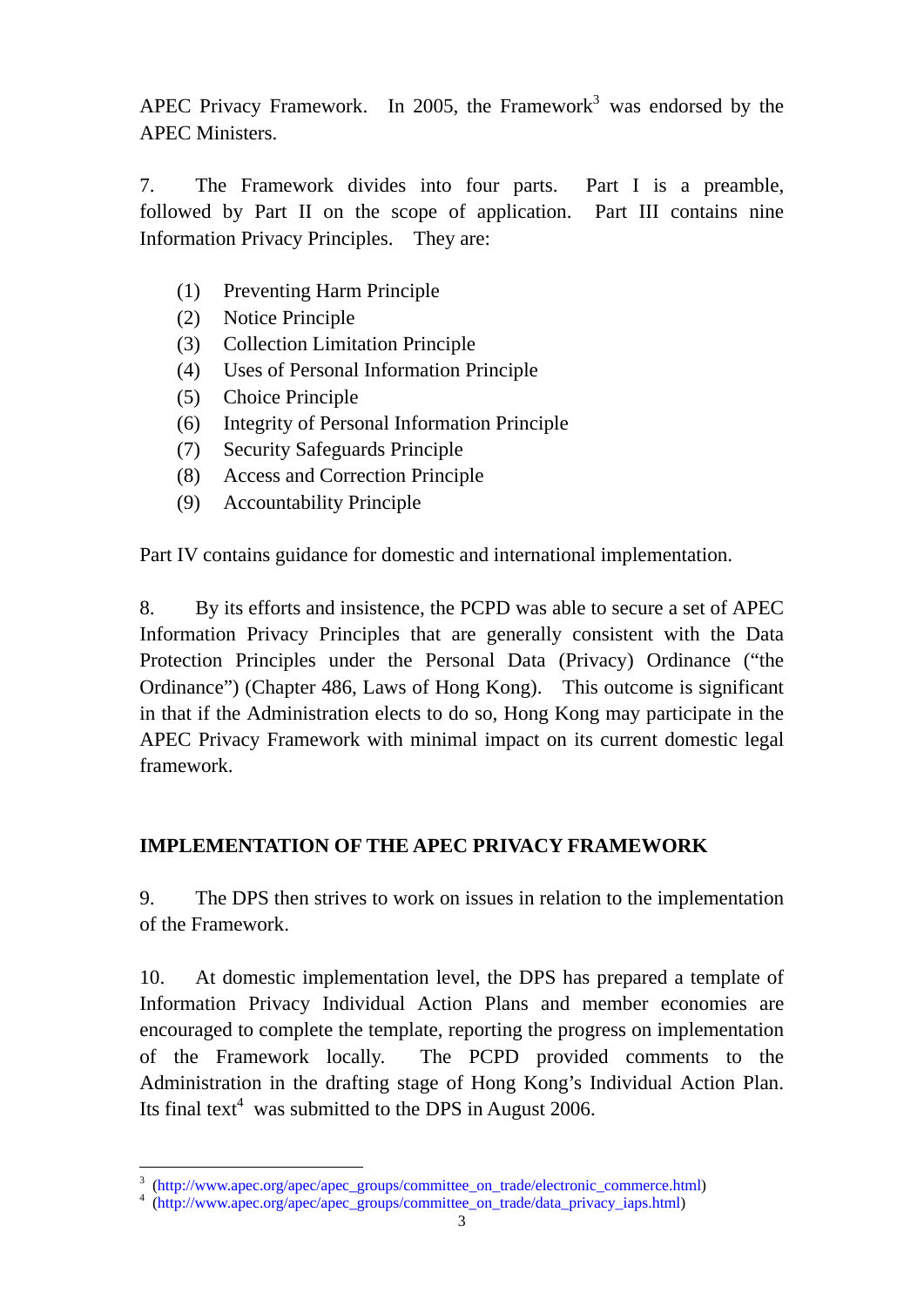11. As regards international implementation, the APEC Ministers endorsed the Data Privacy Pathfinder in 2007 to join efforts in carrying out nine projects aiming to develop an implementation mechanism built on the foundation of trust, with a view to ensuring the free flow of information across the Asia Pacific region.

# **DATA PRIVACY PATHFINDER PROJECTS**

12. The projects created under the Data Privacy Pathfinder are:-

| No.            | <b>Project Title</b>                                                                                | <b>Nature of Project</b>                                                                                                                                                                          |
|----------------|-----------------------------------------------------------------------------------------------------|---------------------------------------------------------------------------------------------------------------------------------------------------------------------------------------------------|
| $\mathbf{1}$   | Self-assessment<br>guidelines for<br>organizations                                                  | standard self-assessment<br>Develop<br>a<br>guidance document for use by organisations<br>assist the organisation in developing<br>to<br>its cross-border privacy rules ("CBPRs")                 |
| $\overline{2}$ | <b>Trustmark</b><br><i>(accountability</i><br>agent) guidelines                                     | Develop guidelines for what a trustmark<br>must do in order to be recognised as an<br><b>APEC CBPR</b> accreditation provider                                                                     |
| 3              | Compliance review<br>process of Cross<br><b>Border Privacy Rules</b>                                | Develop guidelines for trustmarks to use<br>when<br>assessing<br>an<br>organisation's compliance with the APEC<br><b>Information Privacy Principles</b>                                           |
| $\overline{4}$ | <b>Directories</b><br>of compliant<br>organizations                                                 | Develop a publicly accessible directory of<br>organizations that have CBPRs that have<br>been accredited as complying with the<br><b>APEC Information Privacy Principles</b>                      |
| 5              | Contact directories<br>for data protection<br><i>authorities</i><br>and privacy contact<br>officers | Establish<br>and maintain a<br>directory<br>of<br>data<br>authorities,<br>relevant<br>protection<br>authorities<br>supervisory<br>and/<br><b>or</b><br>privacy contact officers in APEC economies |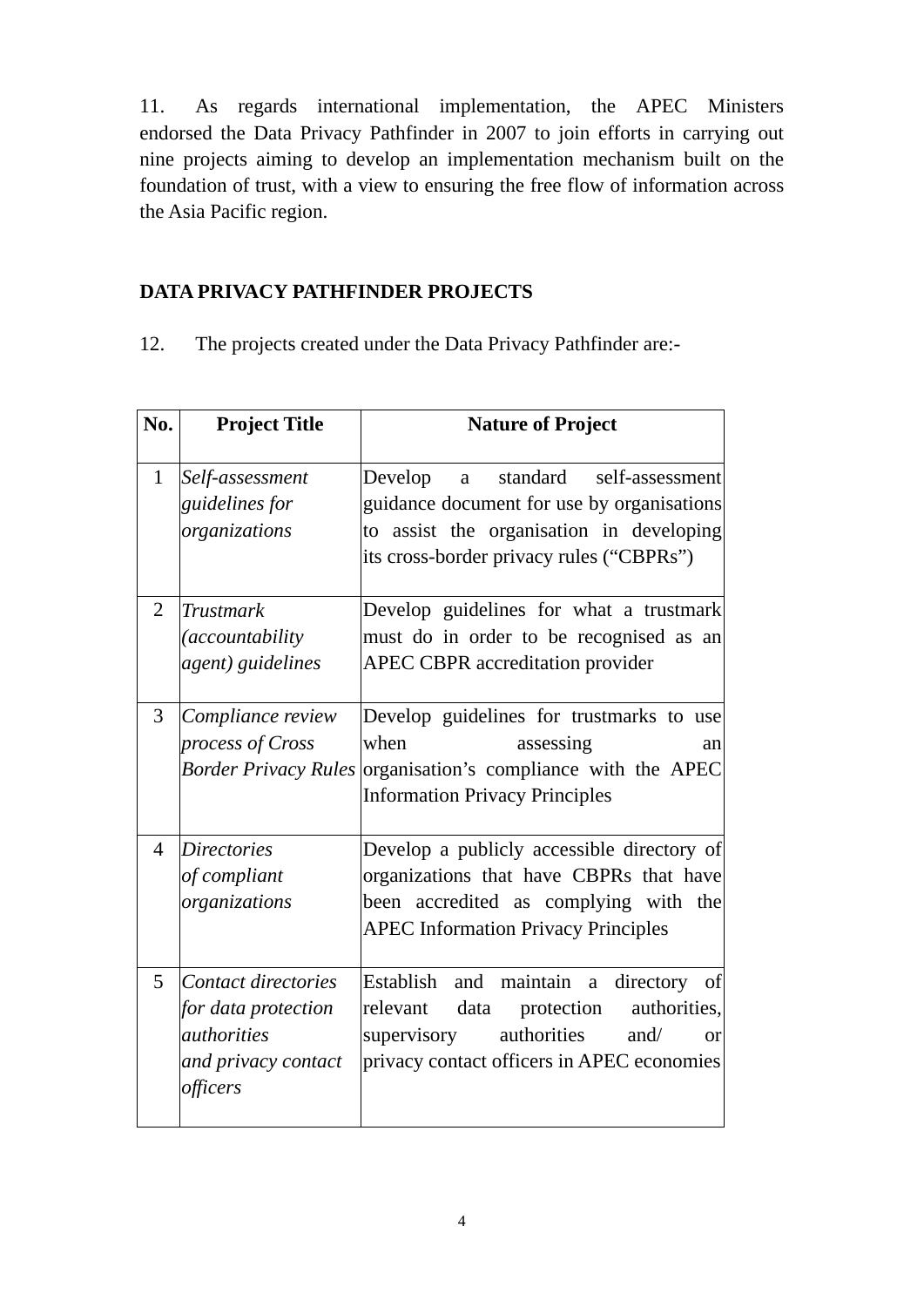| 6      | Templates for<br>enforcement cooperation<br>arrangements                                     | Develop<br>template documentation which<br>provides<br>for cooperative arrangements<br>between relevant enforcement authorities to<br>information<br>exchange<br>and<br>increase<br>and promote cross-border cooperation in<br>investigation and enforcement                                                              |
|--------|----------------------------------------------------------------------------------------------|---------------------------------------------------------------------------------------------------------------------------------------------------------------------------------------------------------------------------------------------------------------------------------------------------------------------------|
| $\tau$ | <b>Templates</b><br>for cross-border complaint handling form<br>handling forms               | Develop a template cross-border complaint                                                                                                                                                                                                                                                                                 |
| 8      | for responsive regulation<br>in Cross Border Privacy<br>Rules system                         | Guidelines and procedures Develop guidelines and procedures (e.g.<br>flowchart) to assist in determining at which<br>stage of the CBPR responsive regulation<br>pyramid a cross-border privacy complaint<br>should be handled and identify the triggers<br>for escalating a complaint to a higher level<br>of the pyramid |
| 9      | Cross-Border Privacy<br><b>Rules International</b><br><b>Implementation Pilot</b><br>Project | Develop and implement a pilot project<br>between interested economies for the<br>implementation and testing of a CBPR<br>system in the APEC region                                                                                                                                                                        |

13. Different working groups are formed responsible for drafting the relevant project documents for consideration and comments by the DPS. As the PCPD is one of the few privacy regulators within the APEC member economies, there has been general expectation for its active participation in the working groups. With limited resources, the PCPD has to be selective in joining the working groups. At present, PCPD maintains itself as an active member of the working groups of Projects 2, 5, 6, 7 and 9. In carrying the works, the PCPD has to attend regular telephone conferences of the working groups and exchange emails with the members on different working drafts of the project documents. Comments from the PCPD are very often recognized and accepted by the working groups in finalizing the documentations. Project 6 which concerns cross-border cooperation is a very controversial project. In proposing amendments to the draft documents, the PCPD was minded to create a framework that would be flexible for Hong Kong to participate with minimal impact on its current legal framework and simple in operation for local consumers to make cross-border complaints.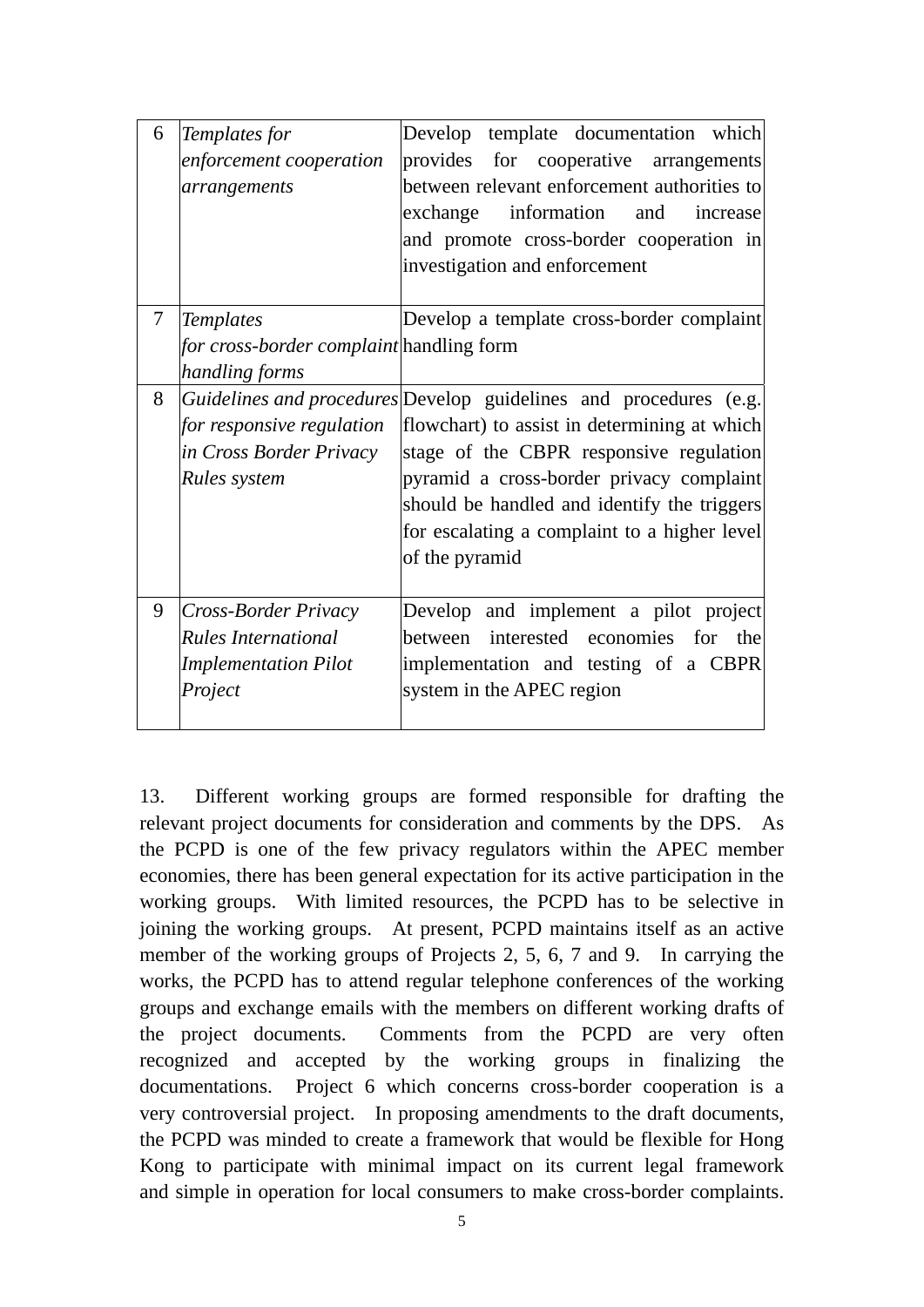The nature and extent of the cooperation, the confidentiality arrangements and limitations on assistance are the main aspects where there had been very heated debates within the working group before the relevant provisions were finally settled.

# **ENDORSEMENT OF THE APEC COOPERATION ARRANGEMENT FOR CROSS-BORDER PRIVACY ENFORCEMENT**

14. The year 2010 is of profound significance, which marks another milestone in DPS's work. Endorsed by the APEC Ministers in November 2009, the APEC Cooperation Arrangement for Cross-Border Privacy Enforcement ("Cooperation Arrangement") (comprising documents developed under Pathfinder Projects 5, 6 and 7) will come into operation on 16 July 2010.

15. The Cooperation Arrangement<sup>5</sup> aims to foster consumer confidence in electronic commerce involving cross-border data flows by establishing a framework for regional cooperation in enforcement of privacy laws. With the growth of electronic commerce, there will be an increasing concern about information privacy with a cross-border element. This can pose practical difficulties in investigating and resolving complaints about violations of consumers' personal information privacy. The Cooperation Arrangement will assist participating privacy enforcement authorities in the APEC region to address these challenges, through cross-border cooperation on consumer privacy investigations and enforcement matters.

16. In endorsing the Cooperation Arrangement, the APEC Ministers stated in the Joint Statement of the 21<sup>st</sup> APEC Ministerial Meeting:-

*"We endorse the APEC Cooperation Arrangement for Cross-Border Privacy Enforcement and associated documents, a key step in establishing a voluntary system of cross-border privacy rules based on the APEC Privacy Framework. We encourage all economies to continue the development of this system to allow for effective privacy protections while avoiding barriers to information flow and the promotion of trade, investment and economic growth."* 

17. The PCPD was initially offered the appointment of being one of the administrators of the Cooperation Arrangement. Since the Administration has

 5 (http://aimp.apec.org/Documents/2010/ECSG/DPS1/10\_ecsg\_dps1\_013.pdf)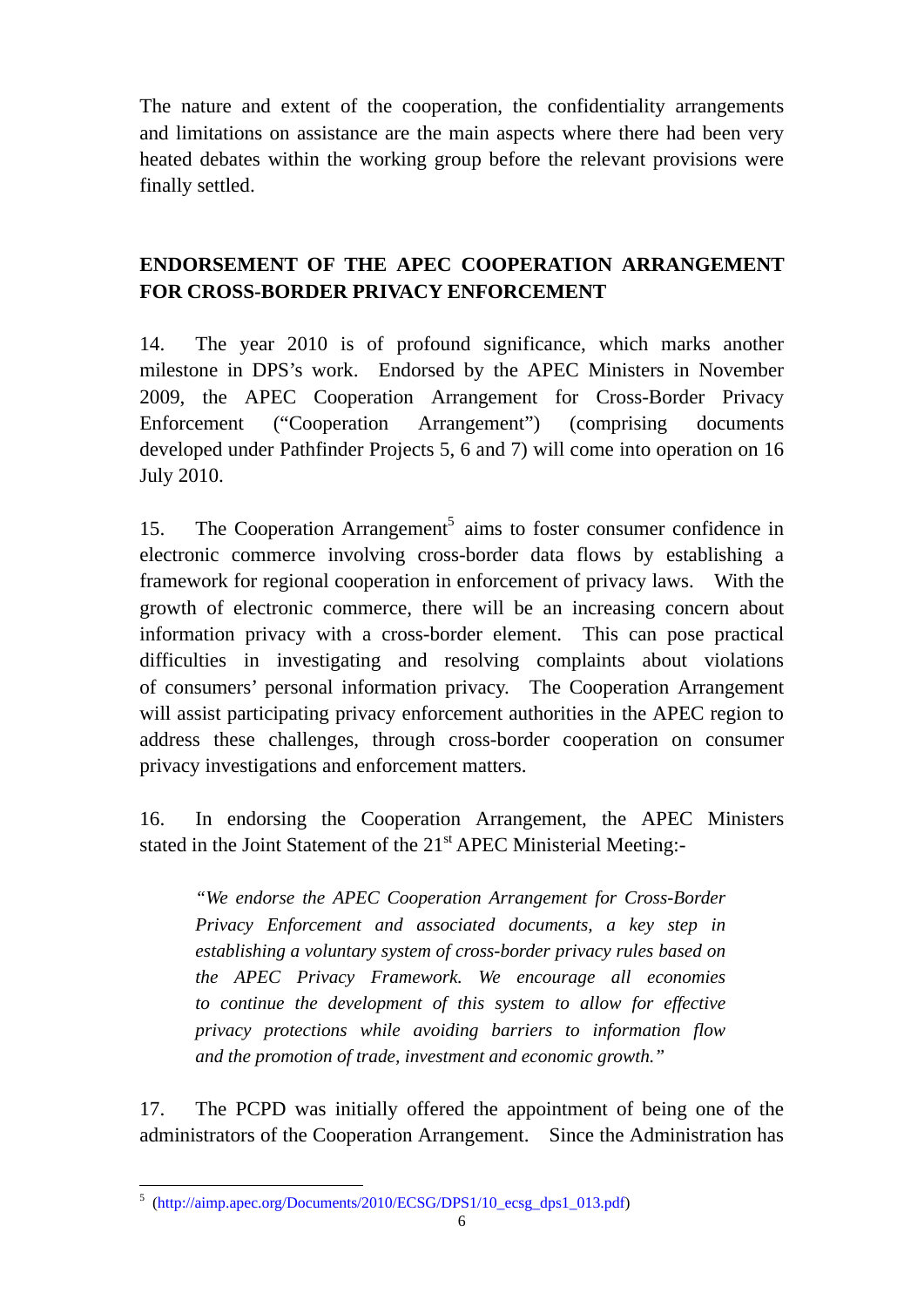not yet decided on whether Hong Kong would participate in the Cooperation Arrangement, the appointment could not be made.

18. The Cooperation Arrangement is a non-binding, multilateral arrangement to facilitate privacy enforcement cooperation among APEC member economies. The PCPD's participation in the Cooperation Arrangement appears to fulfil the functions specified in section  $8(1)(g)^6$  of the Ordinance in that the enforcement cooperation among privacy enforcement authorities is a matter of mutual interest concerning the privacy of individual in relation to personal data.

19. Pursuant to section 8(2)(e) of the Ordinance, prior approval from the Chief Executive has to be obtained before the PCPD may become a member of or affiliate to any international body concerned with privacy of individuals in relation to personal data. The PCPD is currently seeking the approval so that PCPD may participate in the Cooperation Arrangement as soon as it becomes operative on 16 July 2010.

## **PCPD'S CONTRIBUTION**

20. The PCPD's contribution in the DPS is highly recognized and commended. The Chair of the DPS in his letter dated 4 November 2009 to the Privacy Commissioner made the following comments in describing PCPD's participation in the work:-

> *"In my view the active involvement of your Office in the work of the Sub-Group has made an important contribution to the success of the Sub-Group's work. As well as participation in the ongoing work of the Sub-group, your Office's involvement has taken the form of participation in Data Privacy Pathfinder project groups which have met regularly by email and teleconference, as well as participation in the regular monthly teleconferences of the Sub-Group members. Your Office has worked to develop and comment upon policy documents. This contribution has helped to ensure these policy documents recognize the different approaches of APEC member economies.*

<sup>1</sup> <sup>6</sup> Section 8(1)(g) of the Ordinance provides as follows:-

<sup>&</sup>quot;The Commissioner shall liaise and co-operate with any person in any place outside Hong Kong— (i) performing in that place any functions which, in the opinion of the Commissioner, are similar

<sup>(</sup>whether in whole or in part) to any of the Commissioner's functions under this Ordinance; and (ii) in respect of matters of mutual interest concerning the privacy of individuals in relation to personal data"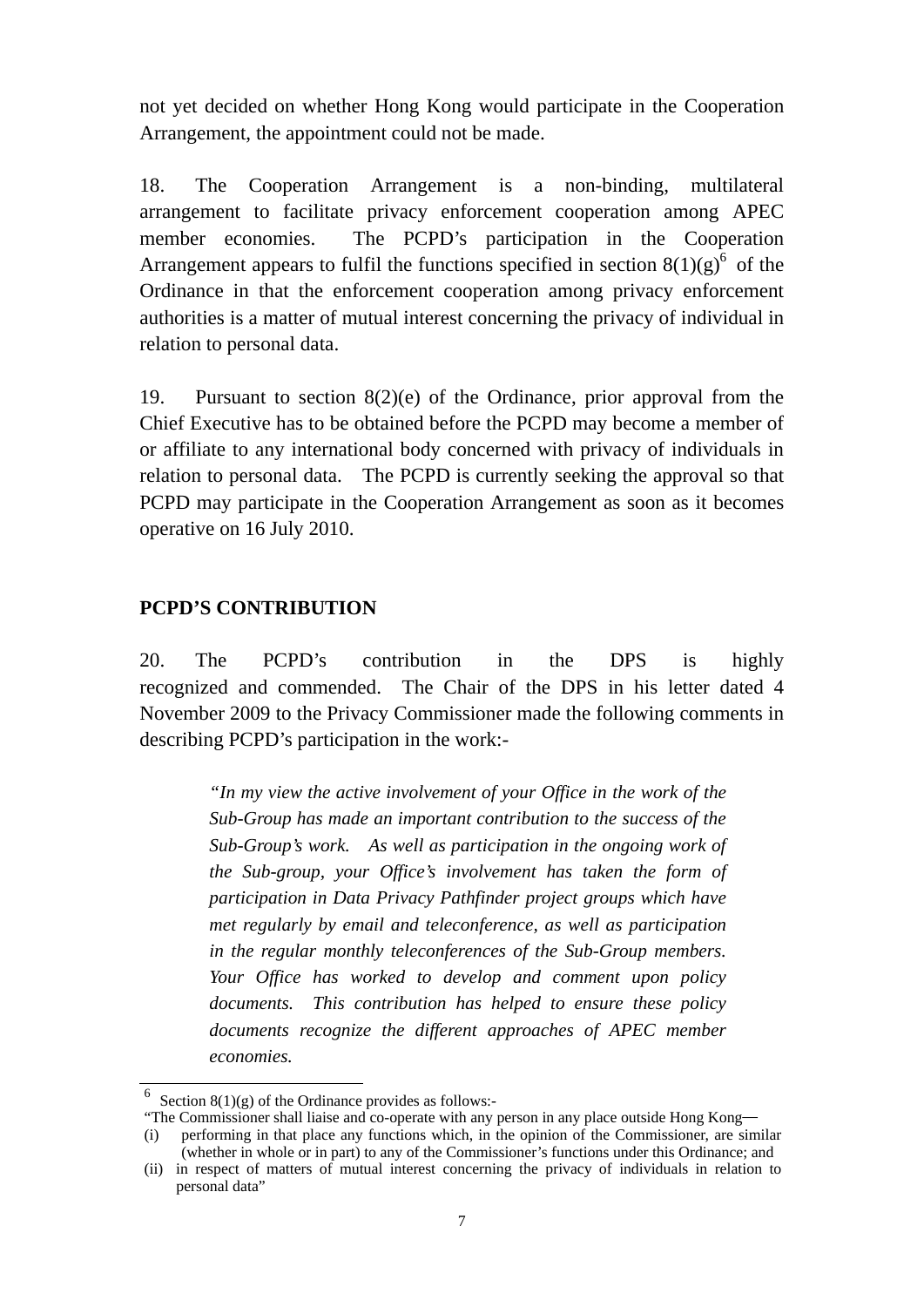*I have particularly valued your personal participation in the activities of the Sub-Group. My observation is that you have personally led the work of your Office and have brought to the Sub-Group your experience as a privacy regulator in the Asian region."* 

## **TRADE FACILITATION**

21. APEC has been working at the forefront of international efforts to facilitate trade by identifying obstacles that hinder trade and implementing activities and actions to address these obstacles. In the Second Trade Facilitation Action Plan<sup>7</sup> prepared by the APEC Committee on Trade and Investment (CTI), electronic commerce remains one of the four areas of concern. It is recognized that cross-border data flows are the currency of the digital economy that fuels growths in the information age. The DPS will continue its work on the implementation of the APEC Privacy Framework, to explore ways in which procedures for protecting personal information may be implemented in practice in the cross-border context, taking into account the views and interests of the parties involved in the legal frameworks in which they operate.

## **CONSULTATION ON THE PATHFINDER PROJECT DOCUMENTS**

22. The ultimate goal of the Pathfinder projects is to facilitate responsible and accountable cross-border data transfers and effective privacy protections without creating unnecessary barriers to cross-border information flows.

23. According to Paragraph 46 of the APEC Privacy Framework, member economies will endeavor to support the development and recognition or acceptance of organization's cross-border privacy rules across the APEC region. In order to give effect to such cross-border privacy rules, paragraph 47 of the Framework provides that member economies will endeavor to work with appropriate stakeholders to develop frameworks or mechanisms for the mutual recognition or acceptance of cross-border privacy rules between and among the economies.

24. As the draft documents of the Pathfinder projects are approaching their

 7 (http://www.apec.org/apec/apec\_groups/committee\_on\_trade.html)